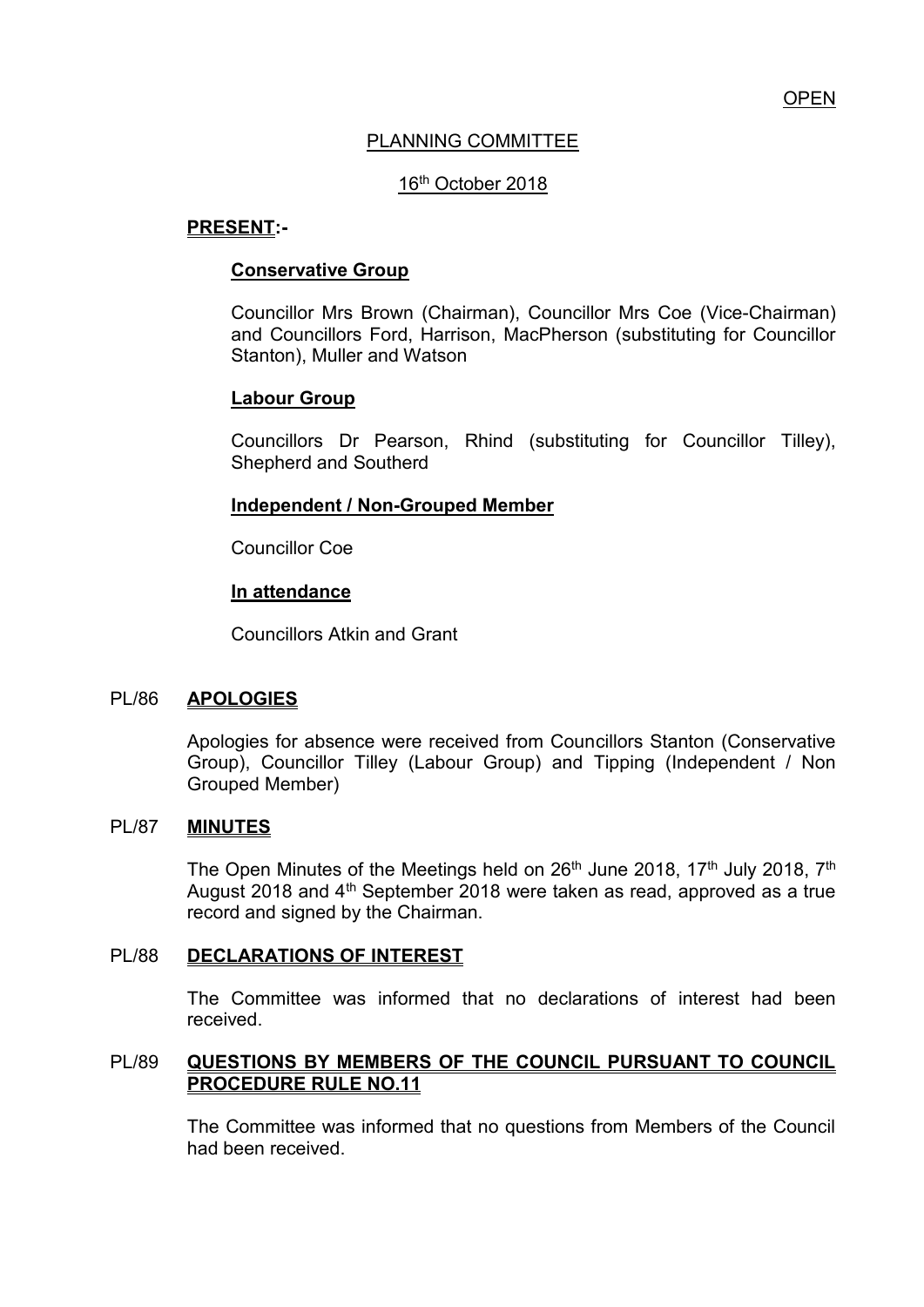### **MATTERS DELEGATED TO COMMITTEE**

#### PL/90 **REPORT OF THE STRATEGIC DIRECTOR (SERVICE DELIVERY)**

The Strategic Director (Service Delivery) submitted reports for consideration and determination by the Committee and presented oral reports to the Meeting to update them as necessary. Consideration was then given thereto and decisions were reached as indicated.

#### PL/91 **THE CHANGE OF USE OF AGRICULTURAL LAND FOR USE AS RESIDENTIAL CARAVAN SITE FOR 6 GYPSY FAMILIES, INCLUDING THE ERECTION OF TWO AMENITY BUILDINGS, LAYING OF HARDSTANDING AND ACCESS IMPROVEMENTS ON LAND AT SK4229 2454 SHARDLOW ROAD ASTON ON TRENT DERBY**

 It was reported that members of the Committee had visited the site earlier in the day.

 The Planning Services Manager presented the report to the Committee updating Members that since publication of the report, correspondence had been received from the Derbyshire Gypsy Liaison Group which was read to the Committee. The Planning Services Manager explained the application as finely balanced, where the need to meet the five-year supply of deliverable gypsy sites required consideration against the issues raised in relation to the visual and environmental impact of the proposed site.

 An objector and the applicant's agent attended the Meeting and addressed Members on this application.

 Councillor Watson addressed the Committee as one of the local Ward Members, raising concern in relation to the visual intrusion of the site, road safety and further highlighted that, in his opinion; statistics demonstrated that the five-year supply would be met by this Council with or without the inclusion of this site. The Councillor urged the Committee to overturn the Officer's recommendation and proposed that the application be refused.

 Members sought clarification on the five year supply of gypsy sites querying where this was being documented. The Planning Services Manager addressed the matter explaining that as with housing supply, the provision of such sites would need to meet identified need on a rolling five-year basis. A suggestion was offered by the Planning Services Manager to submit a report to the Environmental and Development Services Committee proposing a Development Plan Document.

 Further discussion ensued in relation to the impact of the proposed site on the local landscape and amenities. The proposal to overturn the Officer's recommendation and to refuse the application was carried by the Committee.

#### *RESOLVED:-*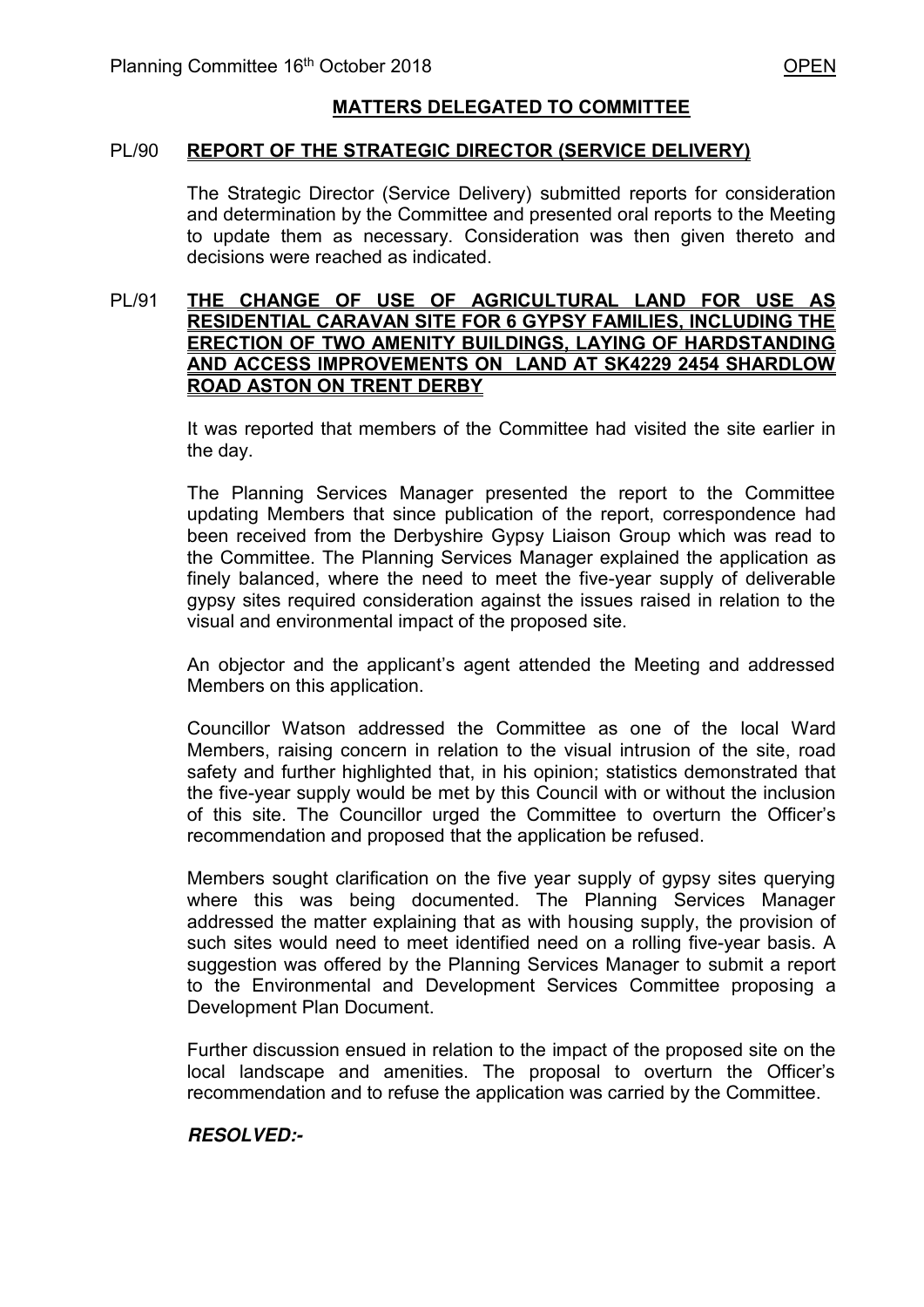*That contrary to the recommendation in the report of the Strategic Director (Service Delivery), the Committee resolved that planning permission be refused, with delegated authority to the Planning Services Manager to construct a reason for refusal in accordance with Members' instructions.*

Abstentions: Councillor Mrs Brown and Councillor Dr. Pearson

### PL/92 **A CHANGE OF USE FROM EQUESTRIAN LAND TO RESIDENTIAL GYPSY CARAVAN SITE WITH ONE PITCH AT LAND AT SK2913 6212 ACRESFORD ROAD NETHERSEAL SWADLINCOTE**

 A proposal to defer the application in order to conduct a site visit was withdrawn on the advice of the Planning Services Manager.

The Planning Delivery Team Leader presented the report to Committee.

 An objector and the applicant's agent attended the Meeting and addressed Members on this application.

 Councillor Grant attended the Meeting as local Ward Member and addressed the Committee raising concern in relation to the visual intrusion of the site on the local landscape and character, the related sewerage works and enforcement.

 Clarification was sought and provided on the requirement of the site and permitted development rights. It was proposed that a condition be imposed to ensure sewerage works be completed before occupation of the site. Delegated authority was sought in order to make the relevant changes to address these concerns.

# *RESOLVED:-*

*That planning permission be granted as recommended in the report of the Strategic Director (Service Delivery), with delegated authority to the Planning Services Manager, to amend Condition 7 requiring sewer connection prior to occupation.* 

Abstention: Councillor Mrs Brown

### PL/93 **THE ERECTION OF 100% AFFORDABLE HOUSING DEVELOPMENT FOR 22 DWELLINGS CONSISTING OF 3 NO TWO BED BUNGALOWS, 4 NO TWO BED HOUSES, 15 NO THREE BED HOUSES AND ASSOCIATED WORKS ON LAND AT STALEY CLOSE SWADLINCOTE**

The Planning Delivery Team Leader presented the report updating the Committee that a representation had been received from Environmental Health and proposed amendments to Conditions 7 and 12 within the report.

Clarification was sought in relation to the layout and location of the bungalows on the site which was provided by the Planning Delivery Team Leader.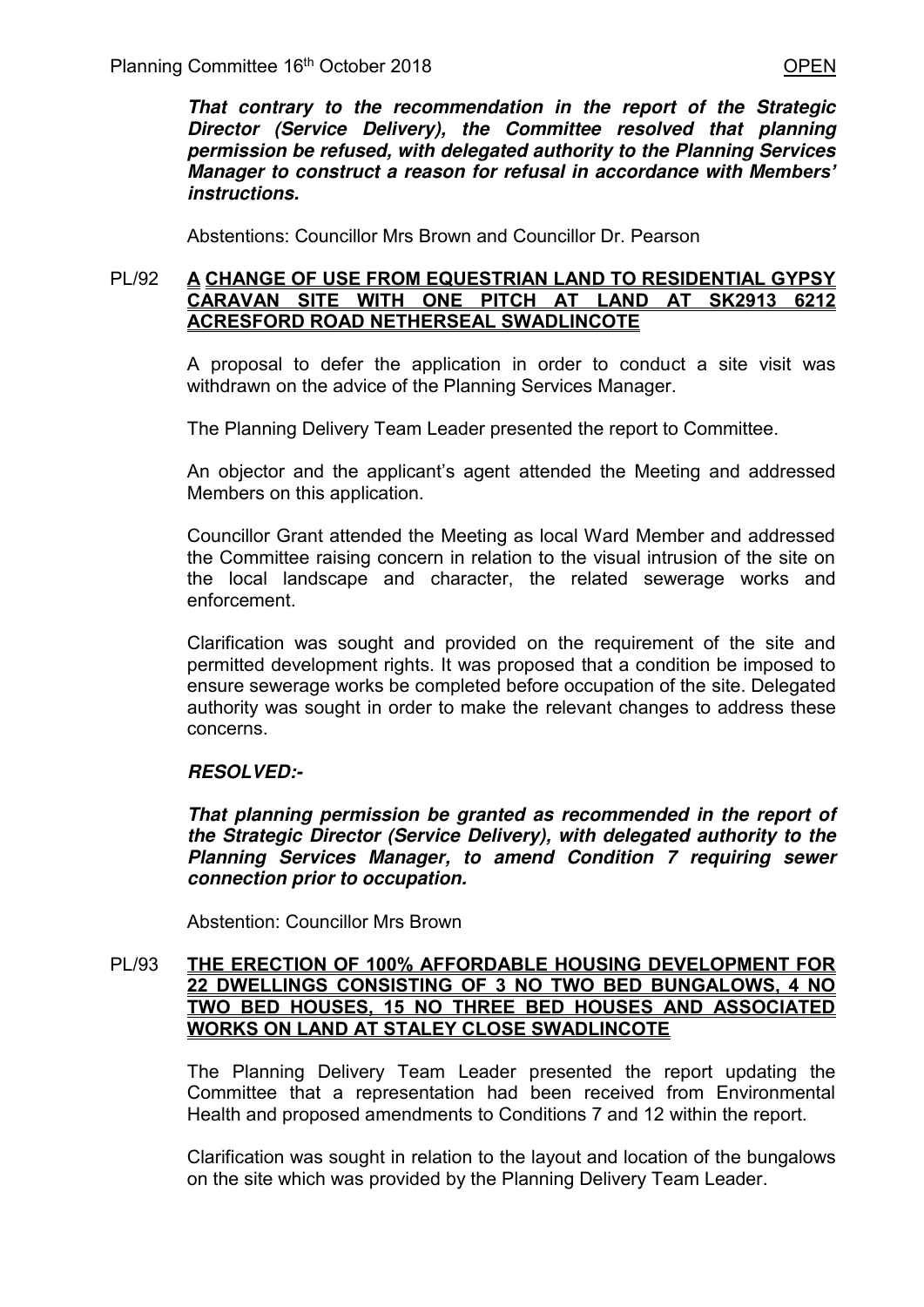#### *RESOLVED:-*

*That planning permission be granted as recommended in the report of the Strategic Director (Service Delivery) subject to amendments to Condition 7 and 12.* 

Abstention: Councillor Mrs Brown

#### PL/94 **ERECTION OF AN ACCOUSTIC BARRIER AROUND THE PERIMETER OF THE MARQUEE AT ROSLISTON FORESTRY CENTRE BURTON ROAD ROSLISTON SWADLINCOTE**

## *RESOLVED:-*

*That planning permission be granted as recommended in the report of the Strategic Director (Service Delivery).* 

PL/95 **THE VARIATION OF CONDITIONS 2, 3, 4, 5, 6, 7, 8, 9, 10, 11, 12, 14 AND 15 OF PLANNING PERMISSION REF: 9/2015/1092 (RELATING TO THE ERECTION OF 6 TWO BEDROOM HOUSES WITH ASSOCIATED PARKING GARDENS AND ACCESS) TO AMEND THE APPROVED PLANS (CONDITION 2), TO AMEND THE PROPOSED MATERIALS (CONDITION 3), THE PROVISION OF SURFACE WATER DRAINAGE DETAILS (CONDITION 4), THE PROVISION OF A CONSTRUCTION MANAGEMENT PLAN (CONDITION 5), DETAILS OF LIKELY CONTAMINATION (CONDITION 6), TO AMEND TEMPORARY ACCESS DETAILS (CONDITION 7), TO AMEND POSITION OF PLANT AND MATERIALS (CONDITION 8), DETAILS OF WHEEL WASHING (CONDITION 9), TO AMEND FOOTWAY DETAILS (CONDITION 10), THE PROVISION OF VEHICULAR ACCESS DETAILS (CONDITION 11), TO AMEND PARKING LAYOUT (CONDITION 12), TO AMEND BOUNDARY TREATMENT DETAILS (CONDITION 14) AND TO AMEND LANDSCAPING DETAILS (CONDITION 15) AT LAND AT SK2915 0614 LULLINGTON ROAD OVERSEAL SWADLINCOTE** 

> The Planning Services Manager updated the Committee that since publication of the report, no objections had been received from the Parish Council and delegated authority was being sought in order to address the comments raised by the Highways Authority in relation to Condition 8 within the report.

## *RESOLVED:-*

*That planning permission be granted as recommended in the report of the Strategic Director (Service Delivery) with delegated authority to amend Condition 8.* 

## PL/96 **DEMOLITION OF EXISTING GARAGE AND PART OF FRONTAGE WALL AND CONVERSION OF EXISTING OUTBUILDING TO FORM A RESIDENTIAL DWELLING AT 31 CHAPEL STREET TICKNALL DERBY**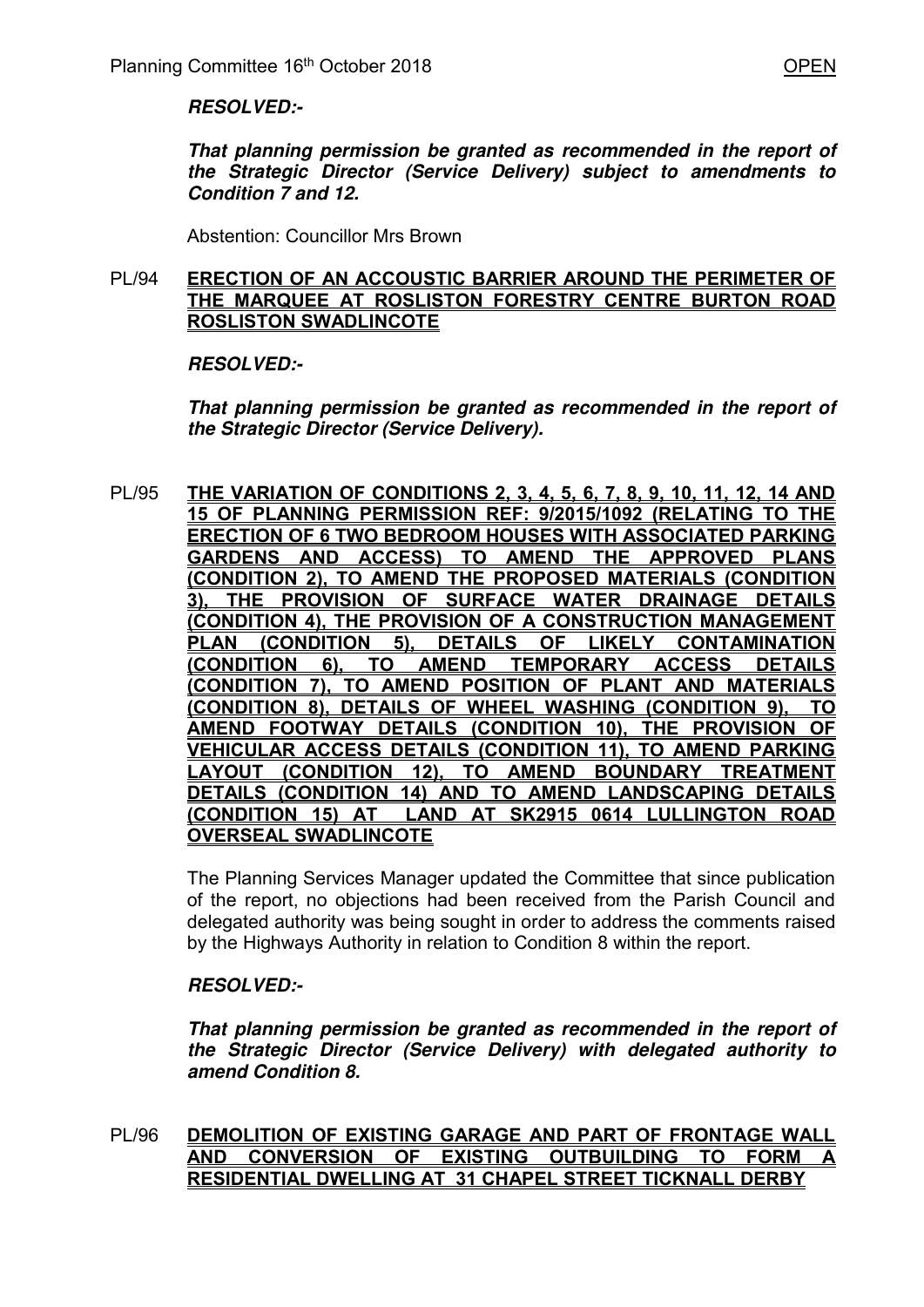The Planning Services Manager presented the report to Committee advising that the application had been previously deferred by the Committee for an independent engineer's report. The findings of the report meant that officers could no longer maintain the original recommendation. The applicant had since appealed against non-determination and therefore only the opinion of the Committee was now being sought by officers.

 An objector to the application attended the Meeting and addressed Members on this application.

## *RESOLVED:-*

*That an objection be endorsed as recommended in the report of the Strategic Director (Service Delivery).* 

# PL/97 **RELEVANT DEMOLITION CONSENT FOR DEMOLITION OF EXISTING GARAGE AND PART OF FRONT BOUNDARY WALL AT 31 CHAPEL STREET TICKNALL DERBY**

 An objector to the application attended the Meeting and addressed Members on this application.

Members raised concerns in relation to the demolition of the wall but no objection was raised in relation to the demolition of the garage

# *RESOLVED:-*

*That no objection for the demolition of the garage be endorsed as recommended in the report of the Strategic Director (Service Delivery), with delegated authority to offer an objection to the demolition of the wall.* 

#### PL/98 **HIGHWAYS ENGLAND A38 DERBY JUNCTIONS SCHEME, PLANNING ACT 2008 SECTION 42 NSIP CONSULTATION**

## *RESOLVED:-*

*1.1 The Committee approved that the Council response to the consultation expresses support for the proposed scheme as it will:* 

 *(i) Provide additional highway capacity needed to enable the development of land allocated in the South Derbyshire Local Plan for new housing; and* 

 *(ii) Improve the reliability of journey times for traffic using the A38 thereby assisting in the attraction and retention of business investment in South Derbyshire.* 

PL/99 **NORTH WEST LEICESTERSHIRE DISTRICT COUNCIL NEIGHBOURING AUTHORITY PLANNING APPLICATION CONSULTATION: APPLICATION**  FOR THE DEVELOPMENT OF A DISTRIBUTION CAMPUS WITH